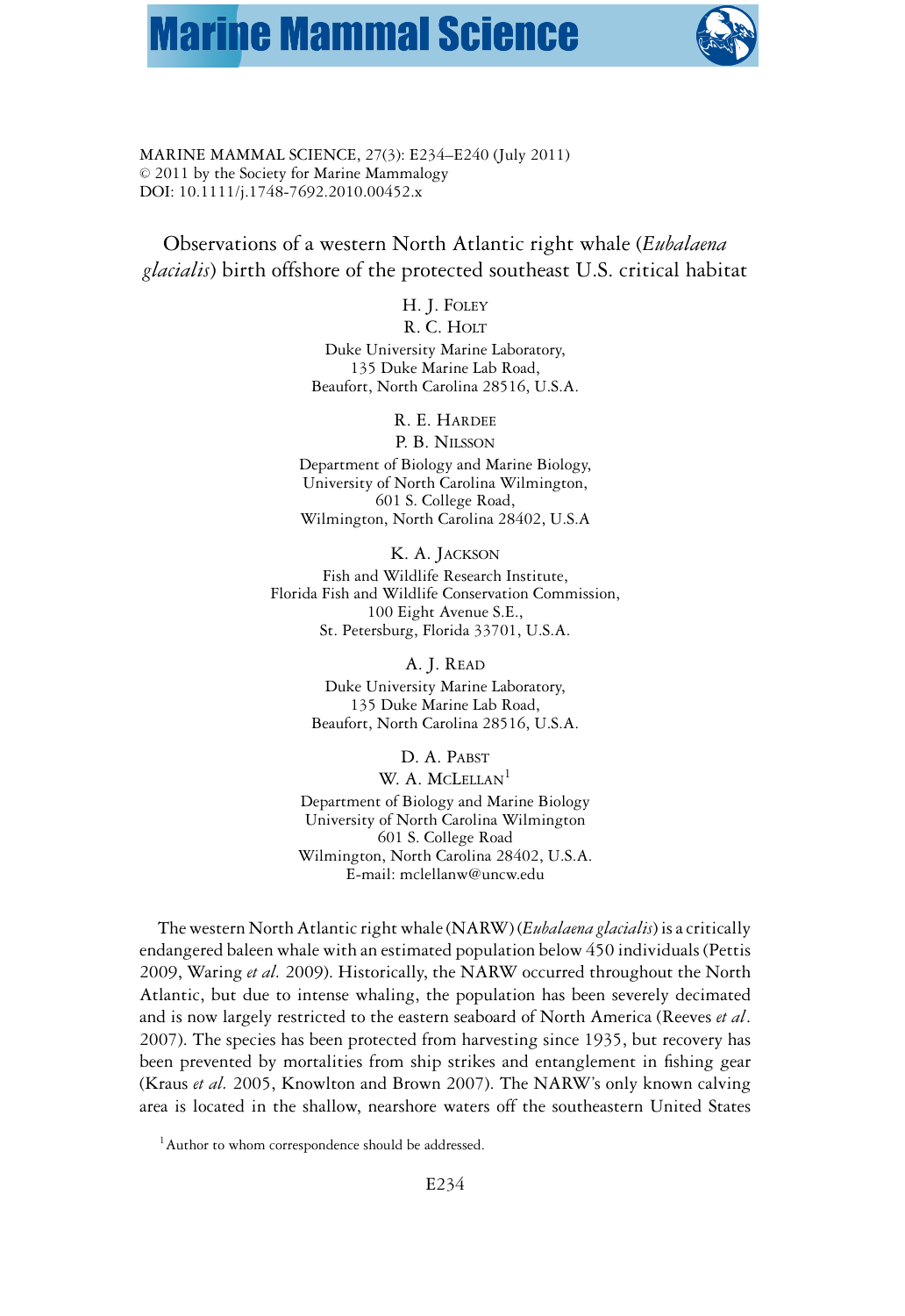(SEUS) (Kraus *et al*. 2007, but see Patrician *et al.* 2009), and in 1994, the US National Marine Fisheries Service designated the coastal waters from Brunswick, Georgia to Cape Canaveral*,* Florida as right whale critical habitat (U. S. Federal Register 1994). That same year, the early warning system (EWS) aerial surveys were implemented in the SEUS to alert mariners of right whales in the area in an attempt to reduce the potential for ship strikes during the calving season (Brown *et al.* 2007). For the past 16 yr effort has varied, but the EWS surveys have systematically searched the calving grounds and surrounding area, monitoring right whale distribution and calf production. Despite this intense survey effort, only one NARW live birth has been observed, which occurred within the critical habitat (Zani *et al*. 2008). Here we report observations on the birth of a right whale calf 63 km offshore, well outside of the area currently designated as right whale critical habitat.

The United States Navy has proposed developing an Undersea Warfare Training Range (USWTR) 60–150 km offshore from Jacksonville to St. Augustine, Florida (Fig. 1, U. S. Federal Register 2009). Beginning in 2009 a multiinstitutional monitoring program involving aerial, vessel, and acoustic surveillance techniques was established to investigate cetacean and sea turtle abundance and distribution at the proposed Jacksonville UWTR site. The 5,751  $km^2$  survey area consists of the  $1,717$  km<sup>2</sup> USWTR site and surrounding waters, whose western edge lies 9.3 km to the east of the current EWS survey area. Ten 86-km tracklines, spaced 7.4 km apart, transect the survey area (Fig. 1). Two full sets of tracklines (a total of 20) are flown in each calendar month, weather permitting. In addition, the USWTR survey effort was intensified during the peak right whale calving season in 2010 ( January through March), with three full surveys flown per month for 11 d of flights totaling 8,153 km of effort. The current EWS aerial surveys are conducted daily (weather dependent) from December through March from Sapelo Island, Georgia to Crescent Beach, Florida. Thirty-six tracklines, spaced 5.5 km apart, are flown from 0.9 km up to 65 km offshore, approximately the area of the right whale SEUS Seasonal Management Area (SMA) (U. S. Federal Register 2008) (Fig. 1).

Aerial surveys were flown in a CFR Part 135 certified twin engine Cessna 337 Skymaster at 305 m altitude and 185 km/h, with a pilot, copilot, and two observers. During a survey, observers scanned the sea surface recording specific environmental variables (*i.e*., Beaufort Sea State, visibility, glare, and cloud cover) and searched for cetacean and sea turtle sightings. When a sighting cue was observed, the plane closed on the sighting to obtain positional data, biological parameters associated with the sighting, and images for species identification and right whale photo-identification with a high-resolution digital camera and a telephoto lens (Canon 40D, Canon EF 100–400 mm f/4.5–5.6 IS USM; Canon U.S.A., Inc., Lake Success, NY). Upon completion of a sighting, the plane returned to the position from where it broke track to resume survey effort.

At 1019 on 20 March 2010, during a standard aerial survey of the USWTR survey area, a lone right whale was observed at 30.047◦N, 80.677◦W in Beaufort Sea State 2 (Fig. 1). In the initial minute of observation, the whale was milling at the surface, with no discernable heading. Four minutes later, the whale began to engage in several 3-4 min long shallow dives interspersed with surface intervals of just over 1 min.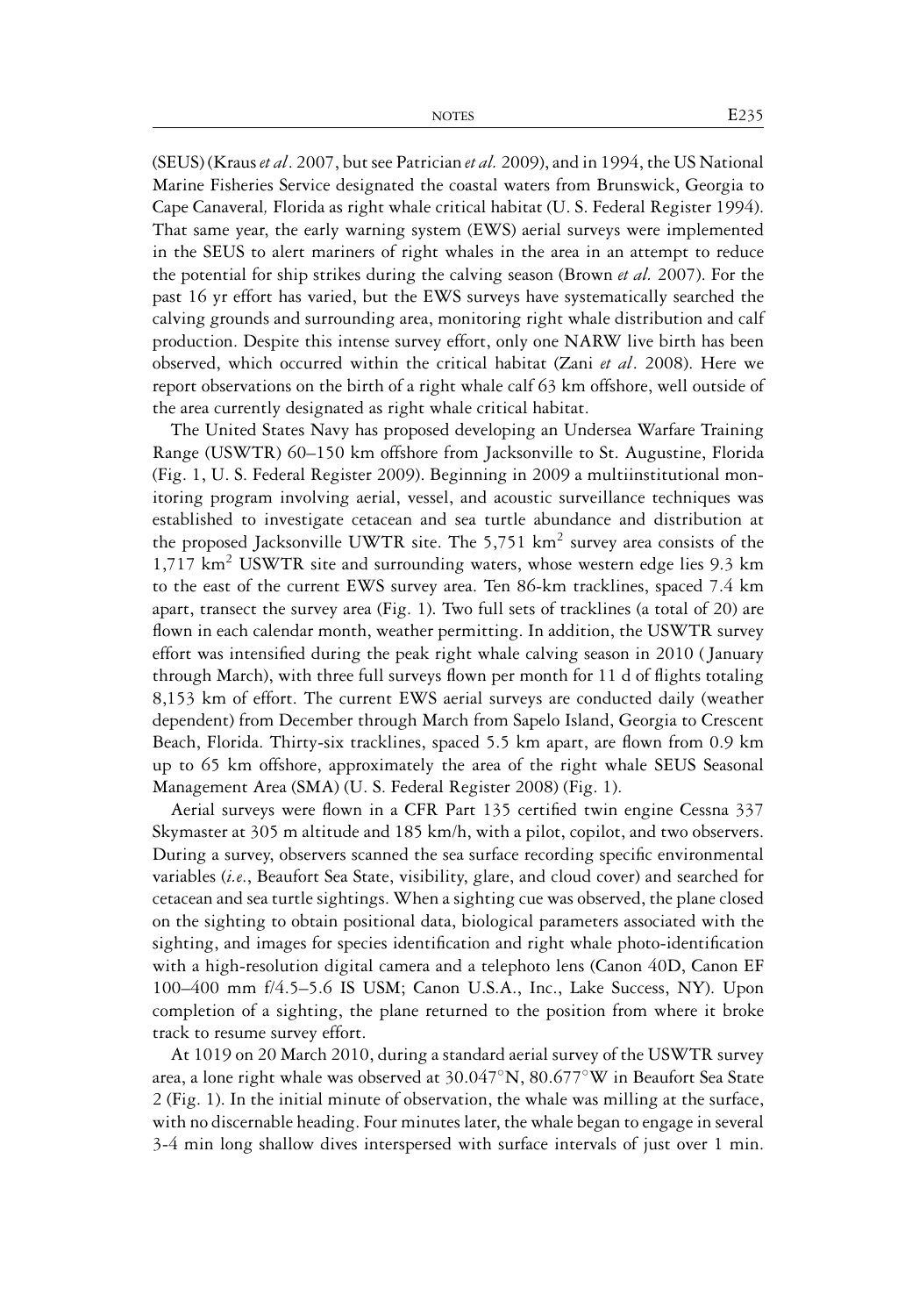

*Figure 1.* Location of observed right whale birth on 20 March 2010 off of Jacksonville, Florida including proposed Jacksonville Undersea Warfare Training Range (USWTR) site, aerial survey tracklines, RightWhale Critical Habitat, and Seasonal Management Area boundaries. Subsequent sightings of Eg#2360 and calf are also plotted.

Each dive was preceded by a slow, shallow tail-slap. During this time the whale was never out of sight, remaining just a few meters beneath the surface. This abnormal behavior led observers to suspect the animal might be entangled in line, which upon later review of images, was determined not to be the case. The aircraft continued to circle the whale to obtain photographs. After 24 min, during which the whale made four shallow dives with associated surface intervals, the whale lobtailed multiple times and descended out of view.

Following 4.5 min with no visual observation of the whale, two large clouds of blood appeared in the water. Seconds later, a small calf was observed at the surface next to the blood clouds. During this initial surfacing the calf appeared bloody, its flukes were limp (Fig. 2A), and fetal folds were obvious along its flanks (Fig. 2B). A distinct smooth callosity pattern was discernible on the calf's rostrum but no cyamids (lightcolored amphipods of the family Cyamidae) were observed (Fig. 2C). Following the initial surfacing the calf was alone at the surface for 34 s, approximately 50 m ahead of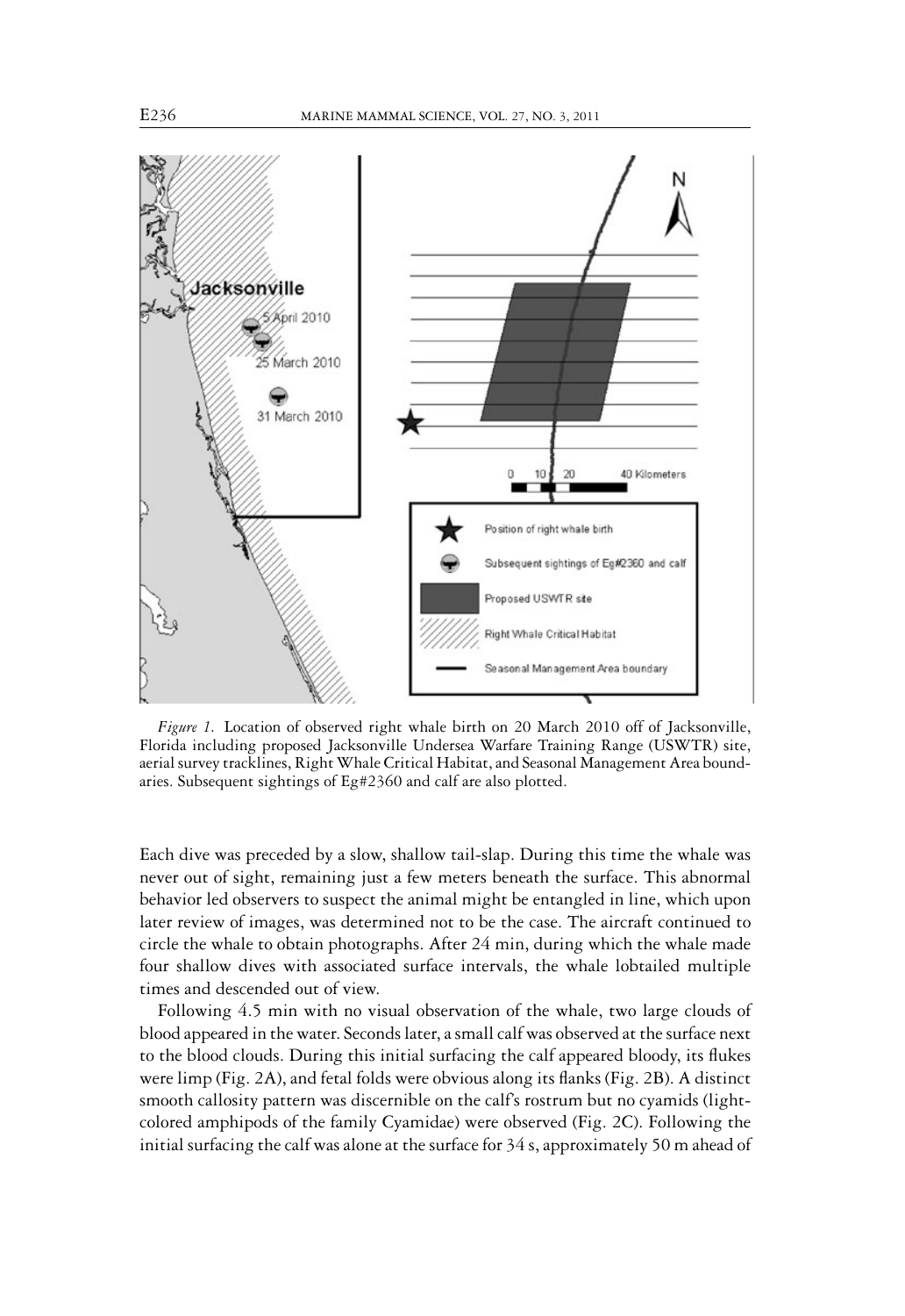

*Figure 2.* (A) Limp flukes with curled tips are visible on neonate calf. (B) Fetal folds visible on left side of neonate. (C) No cyamid coverage visible on neonate's rostrum, but callosity pattern is discernible. (D) Behaviors interpreted as attempted nursing which started 10 min after birth.

the submerged female, in which time it was swimming, submerging, and breathing unassisted. The female then began to approach, and moved within approximately 7 m of the calf. For the next few minutes the female and calf moved progressively closer, and after 3 min the first tactile interactions were observed. The female left distinct trails of bloody discharge, which continued for several minutes. No tactile interaction between female and calf was observed until most of the discharge ceased, although the female was observed sporadically emitting small amounts of blood up to 13 min after the pair joined. After the continuous discharge ended, the female whale proceeded to swim with the calf in a circular fashion until the trail of discharge was no longer visible. At this point the pair engaged in an extended period of physical contact, with the calf "riding" on its mother's back and nuzzling. Ten to 13 min after the time of birth, the calf investigated its mother's tail stock area, alternating between the left and right sides, although it was not possible to determine whether nursing was successful (Fig. 2D).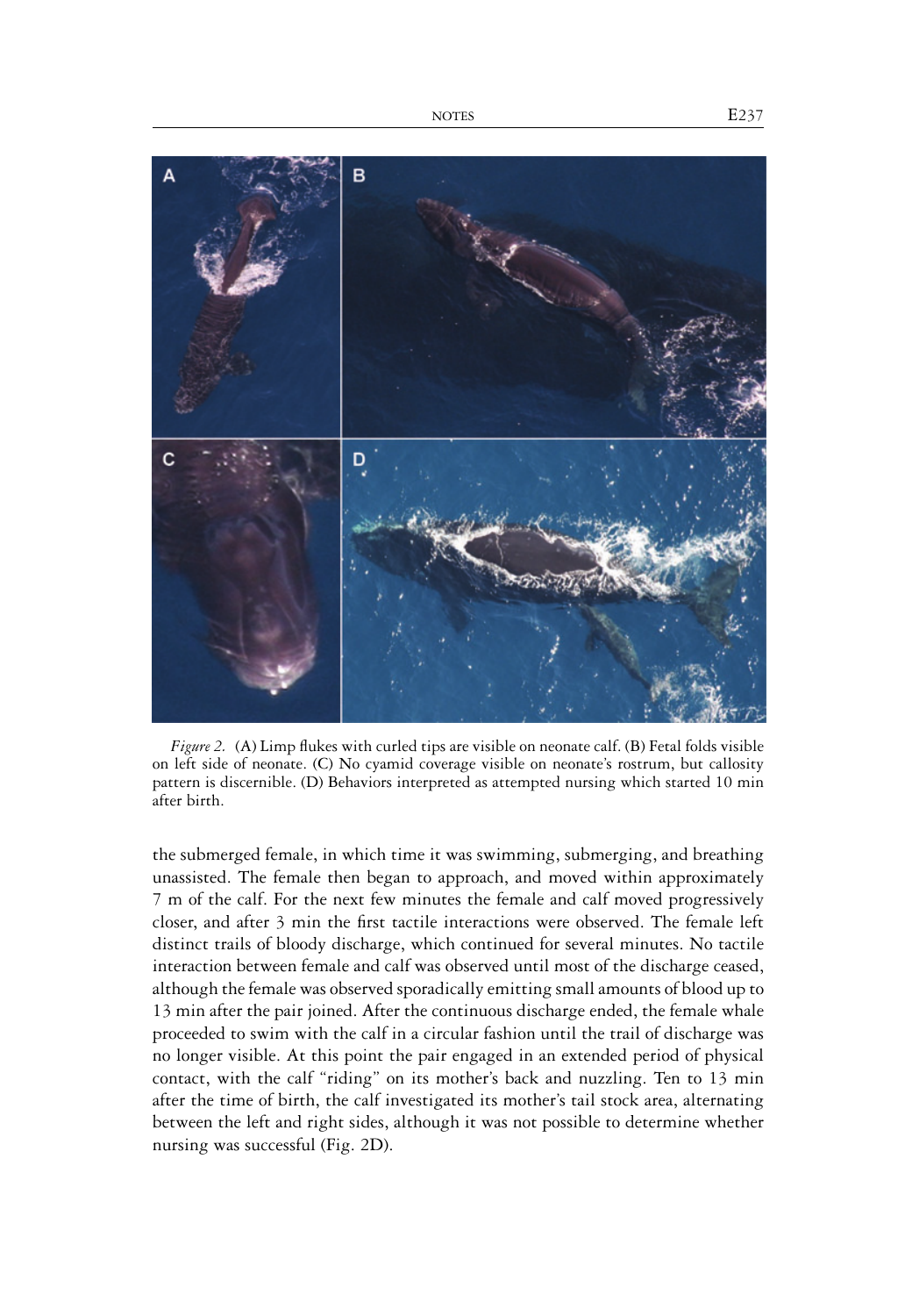Forty-seven minutes after initially sighting the animal, the USWTR survey team departed the area. The Fish and Wildlife Research Institute's (FWRI) EWS right whale aerial survey team arrived 8 min later to continue documentation and remained on scene until 1143. During this time period, the female and calf swam in circular patterns, at or below the surface. The female frequently nuzzled the calf and slowly overtook it with her forward momentum, at which time she would shallow dive and circle back to locate it, surfacing with her head next to the calf's head and nuzzle it again. This behavior was observed six times over 13 min. The female and calf were separated by approximately 14 m for less than a minute approximately 30 min after the first blood cloud. During the remainder of the observation the female and calf were in close proximity to one another with the calf often alongside or on the back of the female. The calf's flukes remained limp throughout the observation and its swimming behavior appeared awkward and uncoordinated. No attempted nursing was witnessed during this second observation period. The female was later identified as Eg #2360 by researchers at the New England Aquarium. Eg #2360 is at least 17 yr old and is known to have given birth twice in the past (North Atlantic Right Whale  $\text{Catalog}^2$ ).

The observation of the birth of a right whale is an exceedingly rare event, and only one such event has been previously published (Zani *et al*. 2008). This sighting is unique in that several minutes of the female's behavior before giving birth were recorded, in addition to the parturition and subsequent interactions between the neonate and its mother. Unlike the birthing event witnessed by Zani *et al.* (2008), Eg #2360 displayed no violent tail slapping while rolling the body or sudden movements during this sighting although the female's body movements during the birthing event occurred at depth and out of view.

Also in contrast to the right whale birth observed by Zani *et al.* (2008), and those reported for a number of other cetaceans (false killer whales, *Pseudorca crassidens*, Notarbartalo-di-Sciara *et al*. 1997; killer whales, *Orca orcinus*, Stacey 1997, NARW, Zani *et al.* 2008), Eg #2360 remained physically separated from her calf for approximately 3 min after its initial appearance at the surface. Thus, the calf surfaced unassisted and remained by itself before being joined by its mother.

After this initial sighting of the observed birth far offshore, Eg #2360 and calf were sighted three additional times by FWRI in the EWS survey area. These sightings occurred on 25 March, 31 March, and 5 April 2010 when the calf was 5, 11, and 16 d of age, respectively. Body contact (*e.g*., head-to-head and side-to-side contact) between female and calf was the most common behavior observed during these sightings. Attempted nursing was not observed during any of the three postbirth sightings which totaled 30 min. These serial observations also offered insight into the development of the right whale callosity pattern, used to identify individual whales within the population (Kraus *et al.* 1986). Distinct markings that appear consistent with known callosity patterns were visible on the rostrum, chin, and mandibles of Eg #2360's calf at birth. However, the markings were smooth in appearance, unlike

<sup>&</sup>lt;sup>2</sup> Personal communication from Phil Hamilton, New England Aquarium, Central Place, Boston, MA, 21 March 2010.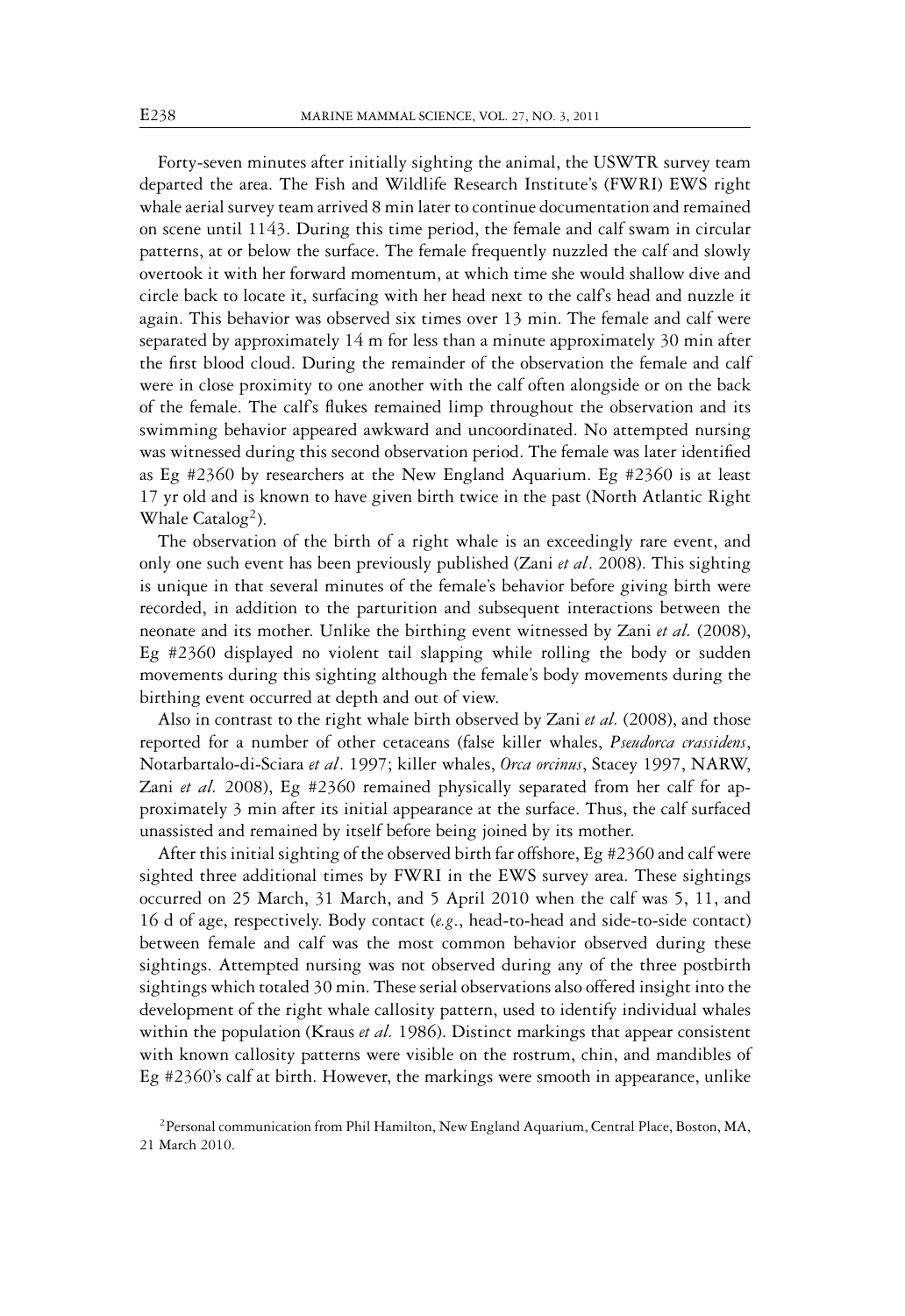callosity, and the pattern had no cyamid coverage, which is consistent with the observations of Zani *et al.* (2008). Sixteen days after the birth this pattern remained visible and there was no accumulation of cyamids on the rostrum other than along the lips. Analysis of photographs from the four sightings of Eg #2360's calf suggests the basis for callosity patterns may form before birth and the callosity itself does not begin to emerge until the calf is greater than 16 d of age.

Eg #2360 has an unusual sighting history. After giving birth for the first time in January 2004 in the SEUS, she was observed with her calf (Eg #3460) in the Gulf of Mexico in April of that year (Patrician *et al.* 2009). Upon leaving the calving grounds, right whales generally head north to feeding grounds off of New England and Canada (reviewed by Firestone *et al.* 2008). Patrician *et al.* (2009) proposed that her second calf (Eg #3760) was born sometime between late April and early June 2007 in the waters off the northeastern United States, well outside of the typical calving area and season. The pair was subsequently sighted off of Florida in July of the same year, which constituted the first time a NARW had been observed off the SEUS in summer (Patrician *et al.* 2009).

The observations of this parturition event, along with the data presented by Patrician *et al.* (2009), and sightings of newly identified NARW neonates in waters off North Carolina and South Carolina (Waring *et al.* 2009), demonstrate that some right whales give birth outside the SEUS RightWhale Critical Habitat. This birthing event also occurred offshore of the recently established SEUS Seasonal Management Area (U. S. Federal Register 2008) and in a region that has not before been the focus of systematic surveys. The observation of the birth of a NARW offers interesting biological insights into this critically endangered whale, but also identifies the need to investigate appropriate critical habitats and associated management areas vital to the continued recovery of this species.

## ACKNOWI EDGMENTS

We would like to thank Orion Aviation and our excellent pilots, David Huddle and Wayne McKendry of the USWTR survey and Collin Mendenhall and Ryan MacGregor of the FWRI EWS survey, who flew with us that day. We would also like to thank FWRI right whale aerial observers Corey Accardo, Marjorie Foster, Jennifer Jakush, and Amy Willoughby, who collected photographs and observational data of #2360 and calf during the 16 d following the birthing event. We want to especially thank Monica Zani for continued discussions on right whale calving in the southeast. Research is conducted under NOAA Permit #948- 1692-00 issued to UNC Wilmington and NOAA Permit #594-1759-00 issued to Georgia Department of Natural Resources. Funding for FWRI's EWS right whale aerial surveys is provided by NOAA Fisheries. Funding for the multi-institutional UWSTR monitoring program is provided by the US Navy.

## LITERATURE CITED

Brown, M. W., S. D. Kraus, C. K. Slay and L. P. Garrison. 2007. Surveying for discovery, science and management. Page 105–137 *in* S. D. Kraus and R. M. Rolland, eds. The urban whale: North Atlantic right whales at the crossroads. Harvard University Press, Cambridge, MA.